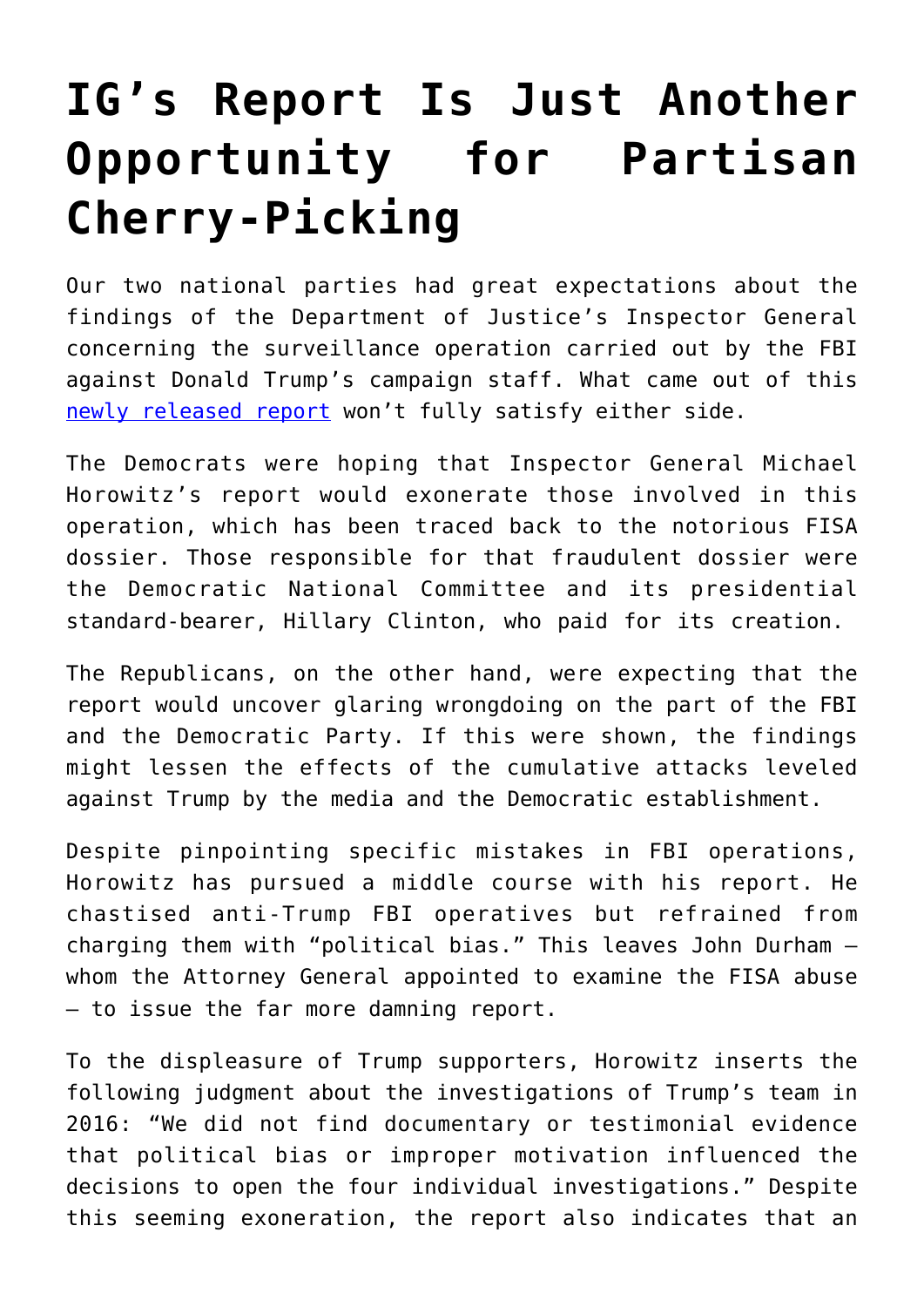invasive investigation was initiated because of slim findings and might better have not been conducted.

The report further notes that the surveillance of Trump staffer Carter Page was undertaken without considering exculpatory evidence that would have protected Page against this intrusion on his privacy. FBI Director Christopher Wray has promised to take measures to make sure that such mistakes are not repeated.

A relevant question about the Inspector General's Report is how it affected the impeachment proceedings against the President. If the report indicated the surveillance operation had been launched because Trump was suspiciously embroiled with the Russian government, thus justifying the FBI's snooping, then Trump's opponents would score a victory.

But such a hypothetical finding is non-existent. Furthermore, it's hard to see how even the harshest reprimand delivered by Horowitz against Trump's enemies in our secret services would have kept the impeachment-minded Democrats from pursuing their work.

Congressional Democrats are not pushing impeachment because they proved that Trump committed an impeachable offense. Instead, they are acting in response to their base, which loathes Trump and wants him immediately removed from office. According to a November *Fox News* poll, [49 percent](https://www.foxnews.com/politics/fox-news-poll-49-percent-favor-impeaching-trump) of respondents want the president removed from office. This likely includes just about everyone in the districts represented by Jerry Nadler, Adam Schiff, Nancy Pelosi, Eric Swalwell, and Maxine Waters.

No matter what skullduggery Horowitz and Durham might have unearthed about the FBI and/or the DNC, the anti-Trump opposition isn't likely to go away. Moreover, what Trump decries as "the lying media" will spin any document coming from Horowitz and/or Durham to fit their preconceptions.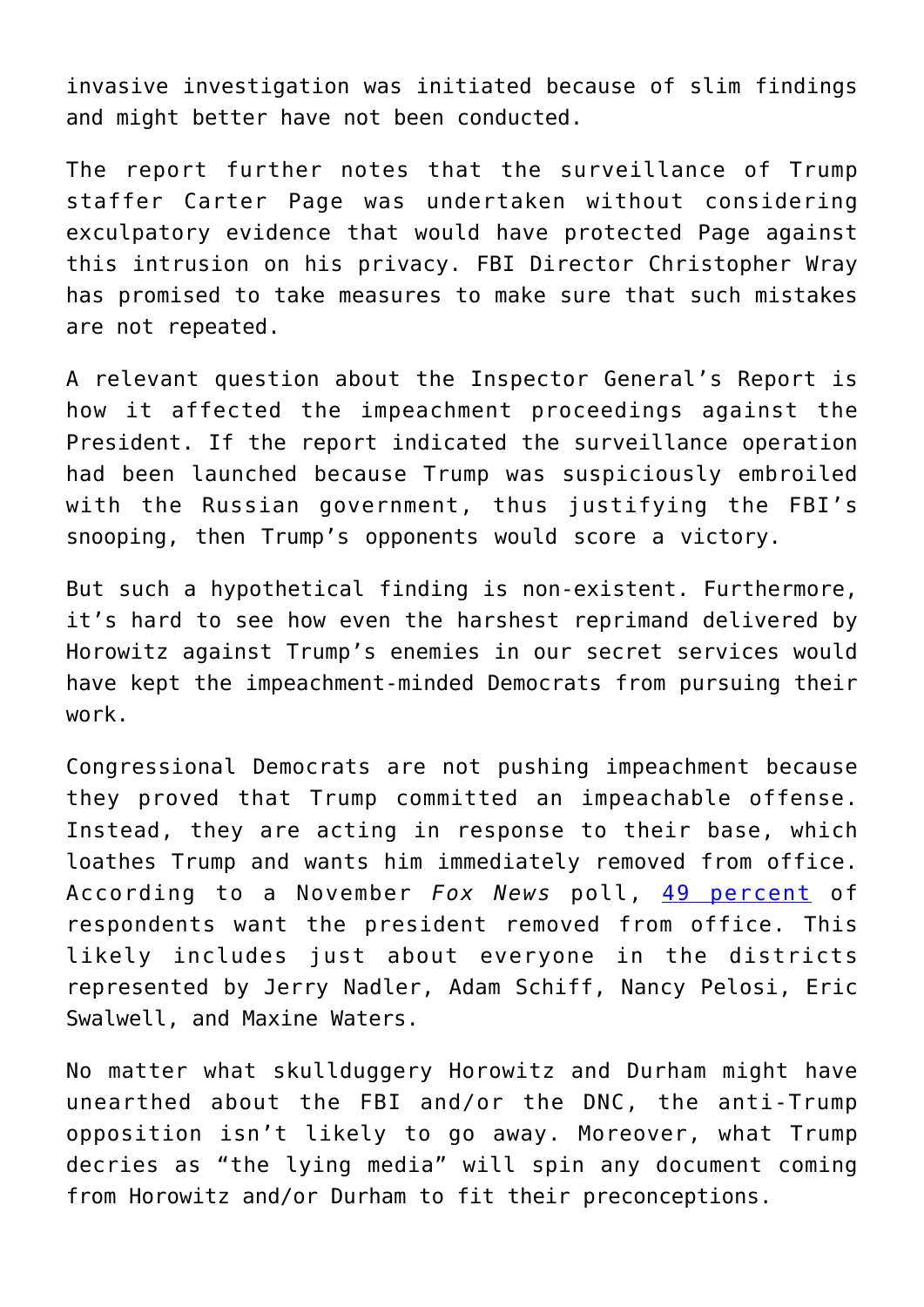I would also call attention to the intensity factor. The Democratic base feels more deeply about its cause, which is destroying Trump and handing over the country to the socialpolitical Left, than does the other side, which has been considerably less violent and more willing to engage in bipartisan initiatives. Republicans are not encouraging angry mobs to occupy our streets and then condoning their mayhem; Democrats in Congress are.

Mind you, I am not making this observation to condemn the Democrats or their Antifa allies. What I am suggesting is that anti-Trump partisanship has reached a fever pitch that does not exist on the other side, despite the enthusiastic supporters sporting MAGA hats. The "antifascist" Dems seem more similar to the violent European extremists of the 1930s than the Catholic and Evangelical working-class types who applaud Trump's tirades.

As an historian who has studied World War I extensively, I've noticed that certain interpretations keep popping up for political reasons, no matter how thoroughly they've been called into question. The reason is obvious: Scholarly research about controversial past events is rarely conducted in a partisan-free spirit. Those who study these events bring emotional baggage to their work; and the most one can ask for in these circumstances is that historians become aware of their prejudices and try to see beyond them. But things become even more complicated and partisan when observers are talking about the present.

A deep ideological and cultural division is now convulsing this country; and the presidency of Donald Trump has made this dissension more apparent than ever. We may therefore assume that each side will take from the Inspector General's report whatever confirms its position. Anyone who expects present divisions to end because of the report must surely be dreaming.